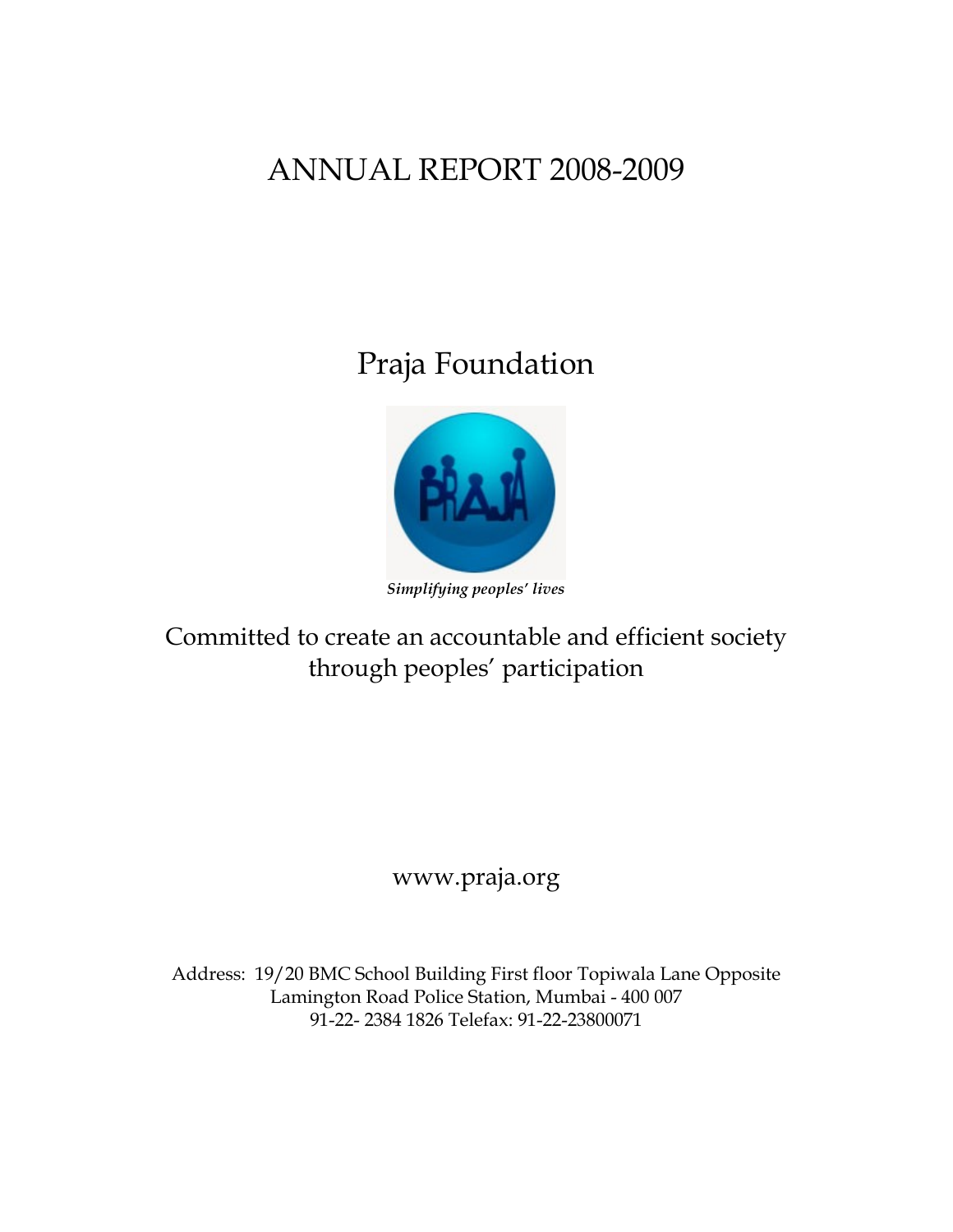### SECTION-I

### Introduction:

Continuing our vision of building a well governed nation with simple, transparent and accountable systems. Praja had developed a new project to usher in accountability and transparency in the functions of Elected Representatives' across Mumbai. The year 2008 will be marked as a year of development of new ideas, software and data gathering for Accountability Project, which is now, be called as Praja Dialogue.

### **The Praja Dialogue**

The citizens of Mumbai city are represented by 267 Elected Representatives. 227 Councilors in the Municipal Corporation, 34 Member of Legislative Assembly's in the State Legislature and 6 Member of Parliament. All of these people have been directly elected by the citizens as their representatives to represent them in the respective houses.

Keeping track of their performance and their work during their term has been a challenge for citizens, NGOs and other agencies including their own political parties.

Praja had created a unique system to keep a track of the performance (working) of the elected representatives by actively monitoring their work as elected representatives and to generate a platform for dialogue using this information and the Web as a starting point.

Programs conducted under Praja Foundation for Praja Dialogue.

- 1. Information Collection.
- 2. Data, Upload and Translation.
- 3. Software and Website Development.
- 4. Launch, Media and Outreach.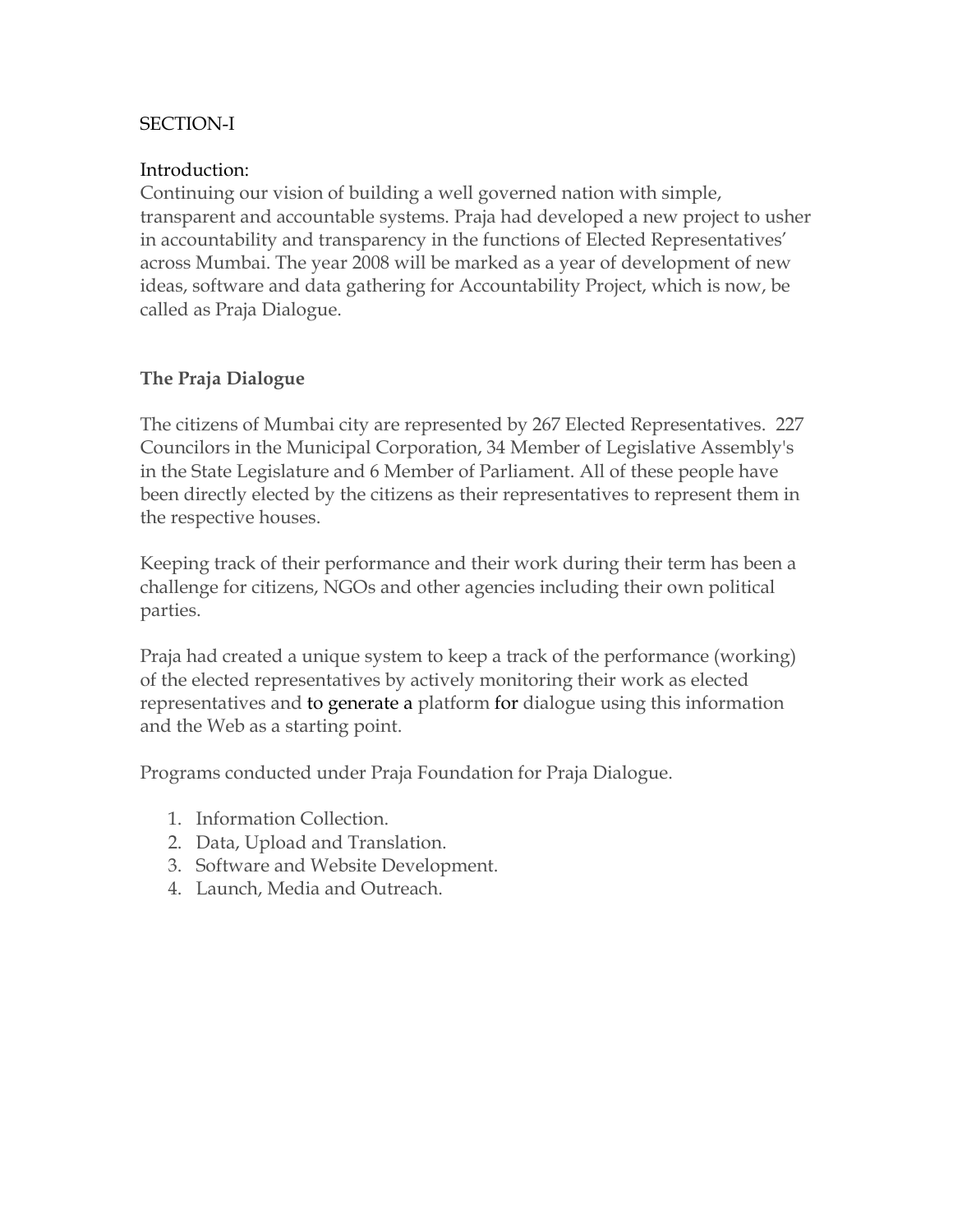## **SECTION-II**

(Programs, Methods, Achievements and Future plan)

### **Program: Information Collection**

*'And we have collected data of all the elected representatives across Mumbai'* 

### **Method:**

We believe Right to Information is the key for transparent and accountable society and extensive usage of RTI will reduce corruption and accurate information will be generated for citizens'.

Our information collection method is based on this premise and authentic data is collected through filing RTI applications from the relevant administrative body. The procurement of data is through a series of negotiations, communication and occasionally appeals with the authorities.

The data collected has its own anecdotes… most of the time the person in charge is missing, fewer infrastructures and staff at the Administrative offices and convincing the administration that they have the information.

### **Achievement:**

- 1. Profile information of all 227 Corporator and 34 MLA of Mumbai gathered.
- 2. Attendance reports of all the ERs in their respective Committees and Assemblies obtained.
- 3. Records of money spent for the financial year 2007 and 2008 by all the ER.
- 4. Records of questions raised by all the ERs in their respective committees in the year 2008.
- 5. Total number of civic complaints filed by citizens across all 24 wards of Mumbai, through the Online Complaint Management System.
- 6. Total number of crimes reported including First Information Reports, Non Cognizable reports and Major Crimes Head data for 6 Regions in Mumbai i.e. Police Stations (84) and Beat Chowkies (66).
- 7. Total number of students studying in more than 1044 Municipal Schools from 1<sup>st</sup> Standard to 10<sup>th</sup> Standard including their passing numbers, drop out numbers, students to teachers ratio and gender ratio.
- 8. Total number of cases registered in 64 Dispensaries, 25 Municipal Hospitals and 4 State Hospitals… a sensitive disease list was also sorted.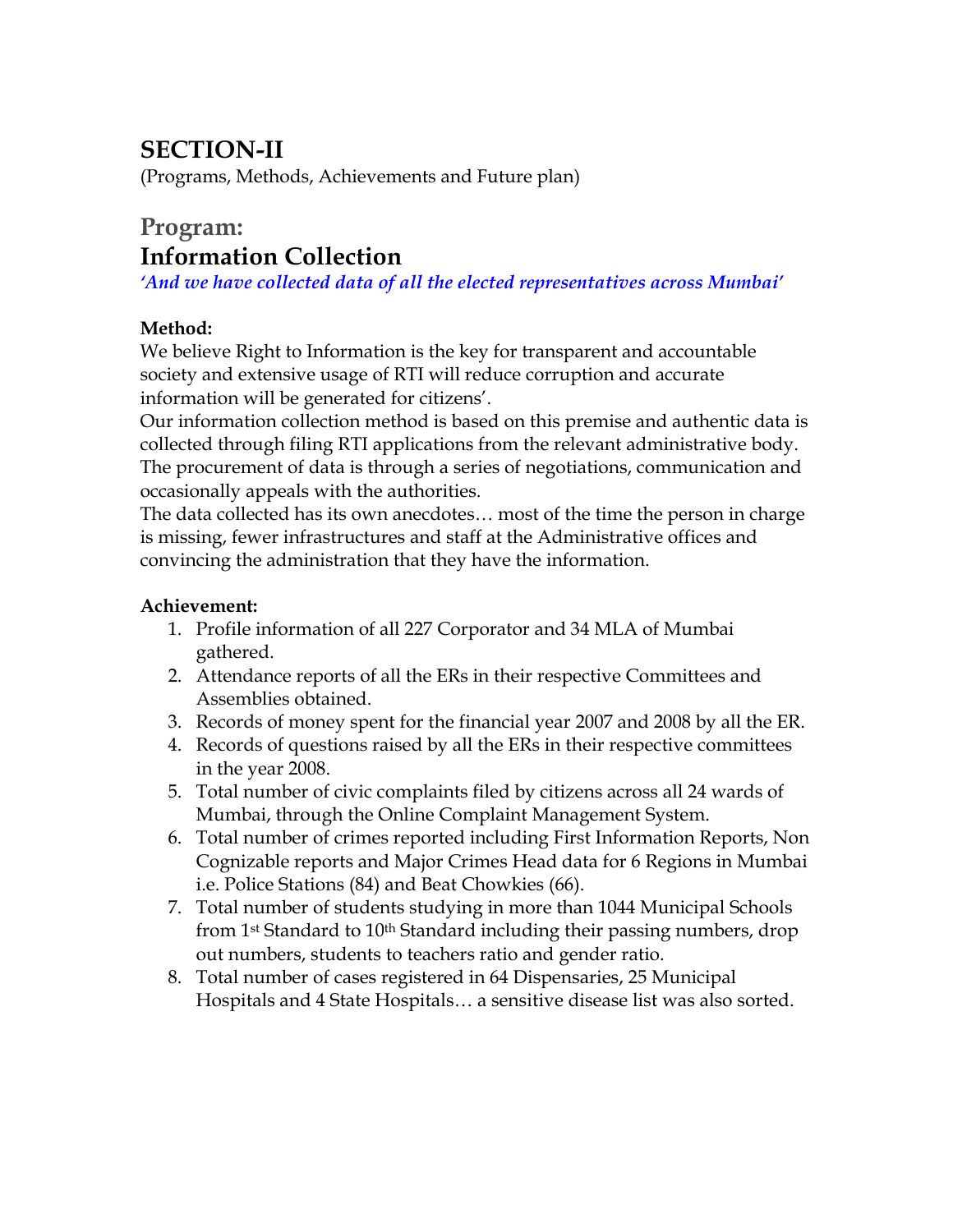### **Future Plan:**

- I) To collect the data in a cycle so that we are able to have better communication with the Administrative bodies.
- II) New issues for representing citizens' concerns be researched and information to be avail.
- III) To increase the performance indicator of ERs'. Praja will be conducting research on ideas like Councilor complaints in ward offices and the bills proposed in the Assembly, etc.

# **Program**: **Data Entry, Upload and Translation**

*'And a system is devised for upload of data'*

### **Method**

The data is the most important thing coming to the Praja Foundation. It not only brings the information but also excitement, as with every new data new insights on the working of the Administration or ERs is garnered.

The data collected is sorted and classified in a system, then entered into an Information Management Sheet, later corrected and approved for upload. The information on the Questions raised by ERs' is generated in Marathi and we then translate it to English. To understand this information and to translate it was a huge learning experience, as we are first organization to execute the translation. The data is viewed by eminent professionals working on data like Mr. Dorab Supariwala, Mr. Tutu Aluwalia and Dr C R Shridhar Curam.

### **Achievements:**

- 1. Profile, Attendance and Money Spent by 227 Councillors and 36 MLAs of Mumbai entered, corrected and uploaded.
- 2. More than 2000 questions of all the ERs' studied, translated and uploaded.
- 3. Data of four issues across 24 wards in several departments spread over Mumbai, decoded and entered.
- 4. Content and Sample data check methods formed and implemented.

### **Future Plan:**

I) The data entered will be checked every day to achieve precision.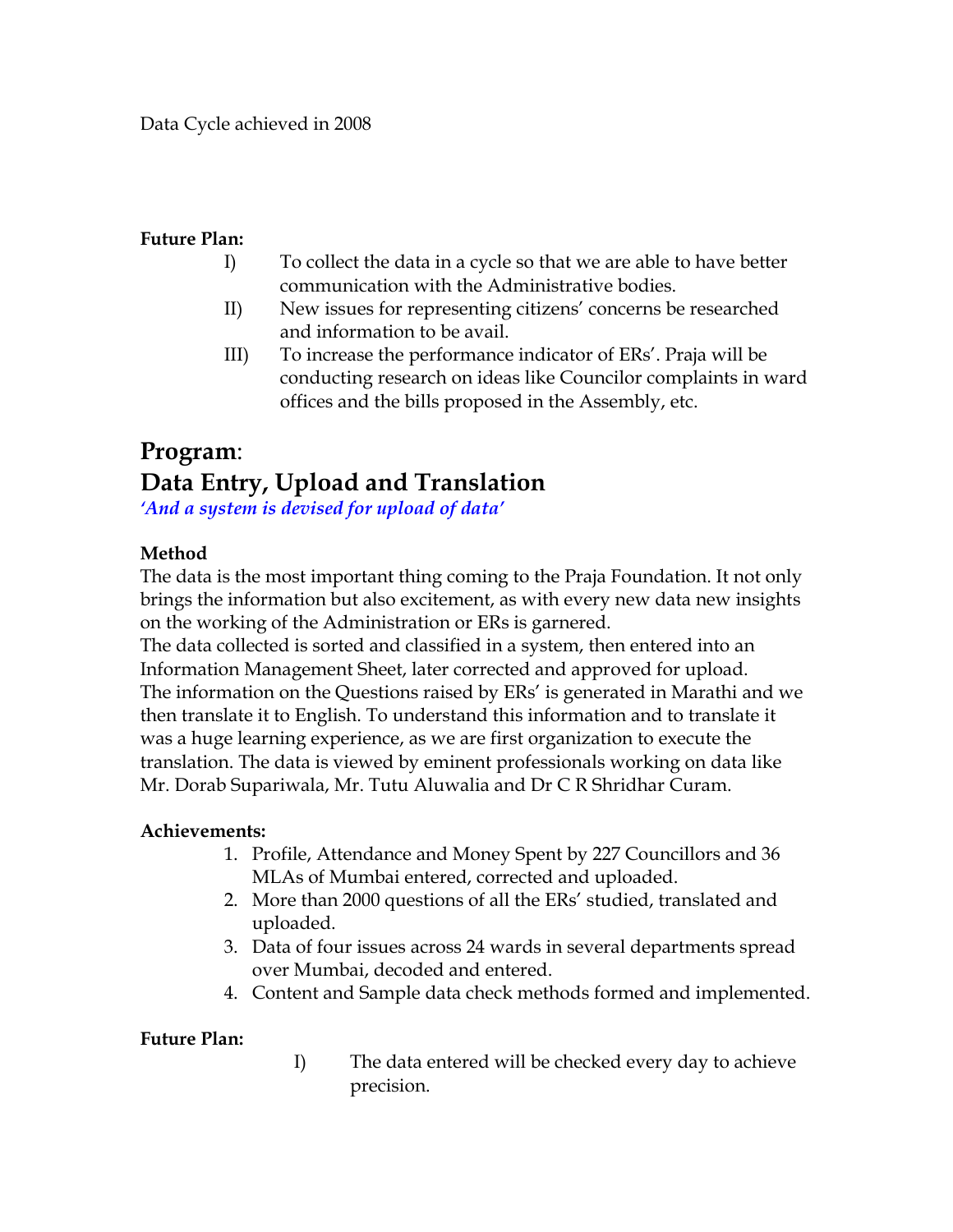- II) Sample data checking to be executed after each data upload cycle.
- III) Conduct research/study on the existing data to give additional information from the same information.

### **Program**: **Software and Website Development**

*'And comprehensive software is developed to give innovative reports and to accommodate more states of India'*

### **Method**

Simple yet interesting presentation of the data with action facilitation is thought behind creating the software. The development of software and website is the final activity for creating the dialogue process between citizens and the ERs. We studied and developed an understanding on functions of each

Administration body and also work of the ERs'. This led to the development of Code in software and finally we developed the software with Net Prophets Software Developers.

The next development was of the Website that not only gives the information but also provides options for action, based on the data generated. The entire program is called e-citizenship with interactive features giving avenues for the citizens to DIALOGUE with the ERs'.

### **Achievements:**

- a. Data Management software created to enter the information of profile, functions, money spent, attendance and issues.
- b. A single page is created on each ER's performance with comparison of functions and avenues to interact.
- c. One window page for each ward giving information of the ISSUES, their ERs and additional information on Administrative bodies.
- d. Reports on Ward Issues, Comparison of Issues across wards, Ward Corporators, MLAs, Political Party wise, and Gender wise prepared and ready to be rolled out.
- e. To maintain the dialogue process between Citizens and ERs, interactive features like 'Write to your Corporator', 'Scream Here' and Mumbai News has already been rolled out.
- f. A comprehensive software created to add more Cities/States of India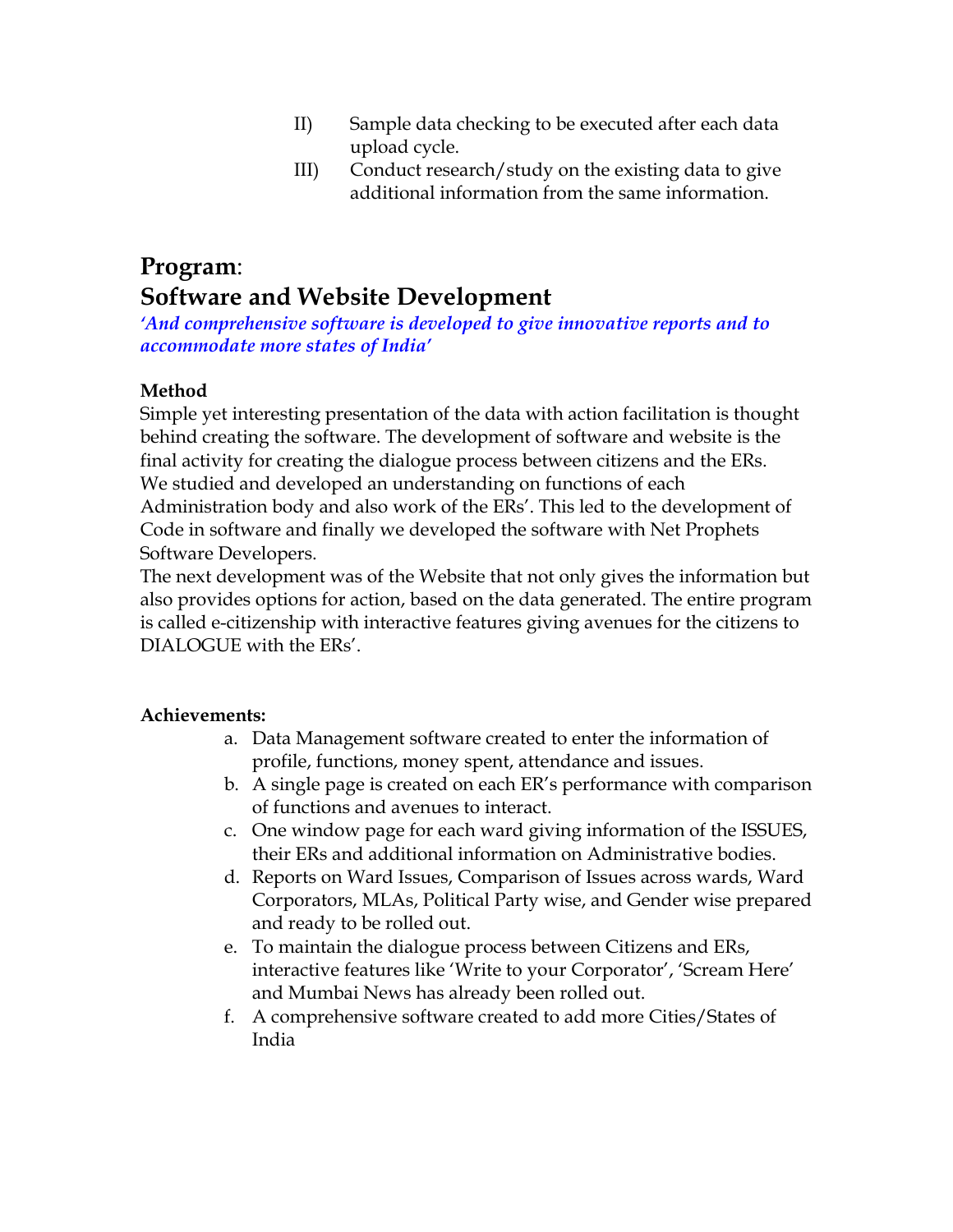### **Future Plan:**

- I) To generate more reports and extend the option to Citizens directly.
- II) Create a template of reports for writing to the Administrative body so that a three way communication can be facilitated.
- III) To add new features to simplify the usage of data in the website.

### Program; Launch, Media and Outreach *'Beta version of the website launched on 24th December 2008'*

### **Method**

The launch of the Website, Media partnership and the Outreach Communication are independent program components. The focus this year was restricted to Information Management and Software Development because only after acquiring a robust data a next level of programming could be initiated. The information was shared with data experts from the electronic and print media. It was also shared with Public Relation agencies for partnership and eminent opinion makers for feedback and support.

Nevertheless we did achieve some significant developments in all the three activities.

### **Achievements:**

### **I Phase**

- a) The beta version of the website was launched on December 24<sup>th</sup> 2008.
- b) Two newspaper carried reports on the website independently.
- c) More than 100 enquiries, compliments and suggestions received on the beta version of the website.
- d) 30 eminent personalities of Mumbai are now part of Praja Dialogue, giving more than three to four days of their month and each raising funds to support the project.
- e) In-house campaign developed for Outreach communication.
- f) Content and Design for communication to be rolled out soon.
- g) First communication to political parties already rolled out.

### **II Phase:**